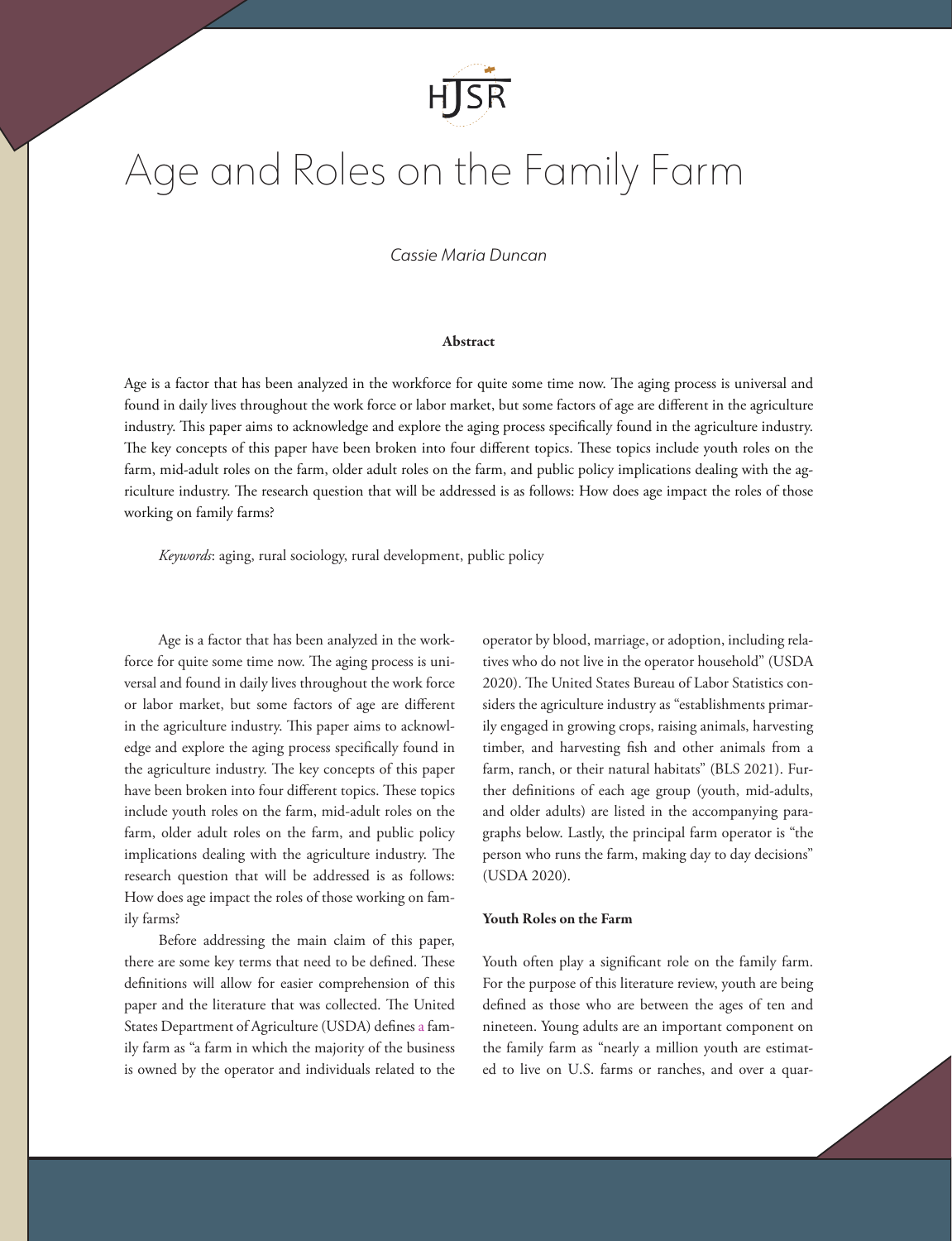ter-million youth are hired workers on these operations" (Zagel et. al. 2019). Youth on family farms learn about farm tasks, farm expectations and farm safety from their fathers (Jinnah and Stoneman 2016). Young adults become responsible for farm tasks and chores that tend to be more dangerous than chores a child not growing up on a farm would have (Jinnah and Stoneman 2016). Male youth are expected to eventually end up with the transfer of farmland or farm ownership, which can put added pressure to perform efficiently (Conway et al. 2019). This pressure in farming expectations can often lead to youth farm injuries, as discussed below.

## *Youth Expectations*

As children grow up on family farms, they are expected to participate in farm activities and chores. There was little research gathered about youth roles and expectations alone. However, there was a great deal of information on youth farm risk behaviors. The risk behaviors that can be used to assume the roles of youth on the family farm. Jinnah and Stoneman (2016) find that farm youth were participating in tasks such as operating a tractor and PTO (Personal Time Off) system, operating other powerful farm equipment, caring for livestock, and assisting fathers and grandfathers with other farm-related tasks. One study found that teens worked an average of 16.95 hours per week on the farm, the same as a part-time job for some children as young as ten years old (Jinnah and Stoneman 2016).

#### *Youth Safety*

A common theme from multiple studies of youth on the family farm involved youth safety. Various research studies found that there is a lack of safety on family farms when it comes to youth experiences. Zagel and others found that there were an estimated 279,279 farm-related injuries in youth between the years 2001 and 2014. They also found that the majority of these farm injuries could have been prevented had proper safety protocols been followed. "As there are no national farming safety training requirements for youth, any safety protocols are then learned from their parents." (Jinnah and Stoneman 2016). Parents make the call about what tasks the child is capable of doing and at what age, which often leads

to youth participating in dangerous farming tasks with little safety training. It is also known that youth learn from watching their parents operate or complete tasks where safety is often ignored or seen as a commonsense topic (Jinnah and Stoneman 2016). Jinnah and Stoneman (2016) also found that "youth unsafe farm behaviors increased with their exposure to farm work" or in other words, the more hours worked on the farm, the more likely youth were to engage in risky farming behaviors. Many researchers on this topic urged those in the agriculture industry to have conversations about farm safety as a way to decrease the danger and injuries in U.S. farming youth.

# Mid-Adult Roles on the Farm

Middle aged adults on the family farm are often the primary operators, parents of youth, and children of older adults. Those who fall into this category within the agriculture industry are often doing the most work on the family farm, with farming being their full-time occupation (Jinnah and Stoneman 2016). Most women also worked outside of the family farm, which allows for an interesting concept of the family farm version of the 'second shift' experienced by women. Men in this category had an average of 25.84 years of farming experience and women in this category had an average of 18.62 years experience (Jinnah and Stoneman 2016).

#### *Family and Work Merge*

An interesting factor about family farms is that their work and home are typically in the same place. This also means that family life and work life often merge. Most farms in the United States are considered to be family farms (Paskewitz and Beck 2017). When the social institutions of both family and work begin to merge, there are three prominent outcomes. These outcomes are intragroup conflict (Paskewitz and Beck 2017), dual earner families which may also include off-farm employment (Beach and Kulcsar 2015), and the division of labor based upon gender roles (Contzen and Forney 2017).

Intragroup conflict and family communication patterns look different in family farm households than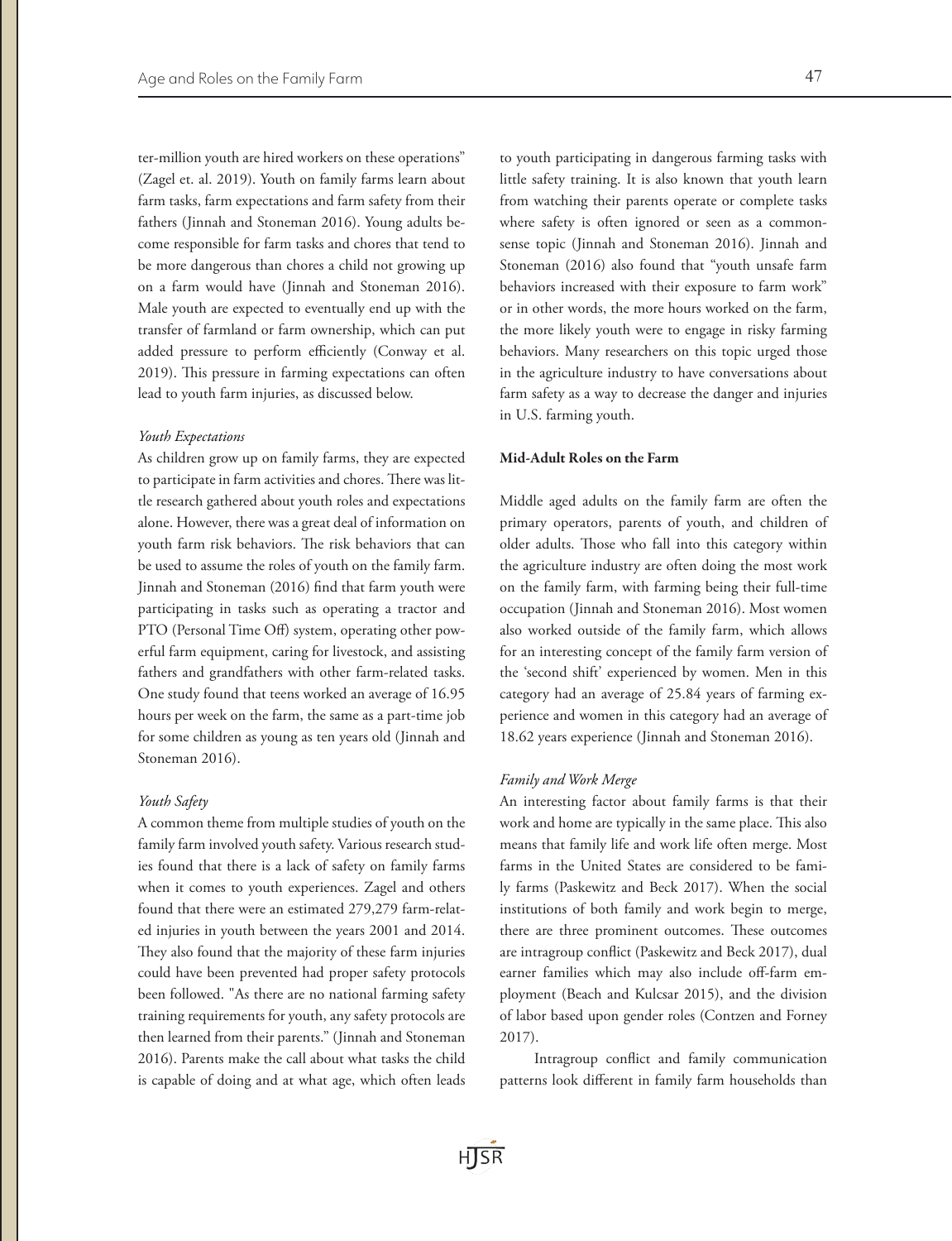in other households. On family farms, "shared communication patterns are created within a culture valuing privacy, competition, and independence" (Paskewitz and Beck 2017). These specific values affect communication patterns because farm families tend to prefer passive communication, nonverbal communication, and learned assumptions (Paskewitz and Beck 2017). These forms of communication lead to greater intragroup conflict between the family including conflict between spouses, conflict between parents and children, and conflict between siblings. Paskewitz and Beck (2017) found that open communication allows for less conflict in the family system. However, other research also found that when considering family farms "family members rarely bring up conflicts to the other party; rather, they keep their frustration to themselves or wait until things boil over" (Waters 2013).

Another concept to consider when work and family merge is the idea of off-farm employment. The participation in off-farm work is not uncommon in modern farming families (Beach and Kulcsar 2015). Some reasons for the incorporation of off-farm employment include "financial pressure on farmers to seek additional income" and the increase of non-traditional farmers in the United States (Beach and Kulcsar 2015). A new family farm structure is built when family members also work off-farm in a different setting. Many middle-aged adults in the agriculture industry will fall into this category of working both on the farm and having off-farm employment.

#### *Gender Roles*

The agriculture industry is heavily gendered, with most primary farmer operators in the United States being men (Horst and Marion 2019). Research by Contzen and Forney (2017) found that the division of farm labor was gendered, where men do more outside, and farm machinery work and women do more caring for livestock, produce, or offer other forms of support. The structure of family farms and the division of labor are important to consider when looking at the future of the agriculture industry. While it is still more common to find a male farmer than a female farmer, the number of female farmers is on the rise in the United States (Ball

2014). Ball (2014) cites one major reason for the gender division in the agriculture industry: most of the labor in the agriculture industry is not controlled by the formal labor market and instead is based on self-employment on family-ran farms. This reduces formal accusations of gender inequality in the agriculture industry. The increase of females in the agricultural industry is already apparent through many social media platforms such as *Farmher* and *Farm Babe.* Women who fall into the middle-aged range of farmers are in the process of reforming the structure and institution of farming through the labor process.

## Older Adult Roles on the Farm

Older adults play a valuable and time-honored role on family farms, as it is likely they grew up in the agriculture industry with all the farming secrets. Many farmers in this category maintain a sense of "territoriality and shared pride in place" on the family farm as they age (Downey, Threlkeld, and Warburton 2017). This idea of territoriality and generational pride are some of the key factors that lead to older adults staying on the farm as they continue to age. The age of farmers in the United States has also been on the rise, with the average age of the U.S. farmer being 58.3 years old (Tauer 2018). Older adult roles on the farm fall into three major intertwined categories. These categories are the retirement process, the role of advisor, and the transfer of farm ownership to the next family farm owner.

#### *Retirement*

Place identity impacts older farming adult's retirement considerations (Downey, Threlkeld, and Warburton 2017). Downey and colleagues (2017) found instances where men were attached to the farmland through patrilineal connections, which affected the retirement process for many farming couples. Similarly, the idea of "coupleness" or shared identities between farming couples was lacking. Men tended to focus on the male intergenerational lineage, whereas women were marginalized and considered passive in the retirement process (Downey, Threlkeld, and Warburton 2017). Unfortunately, there was very little additional literature available about the re-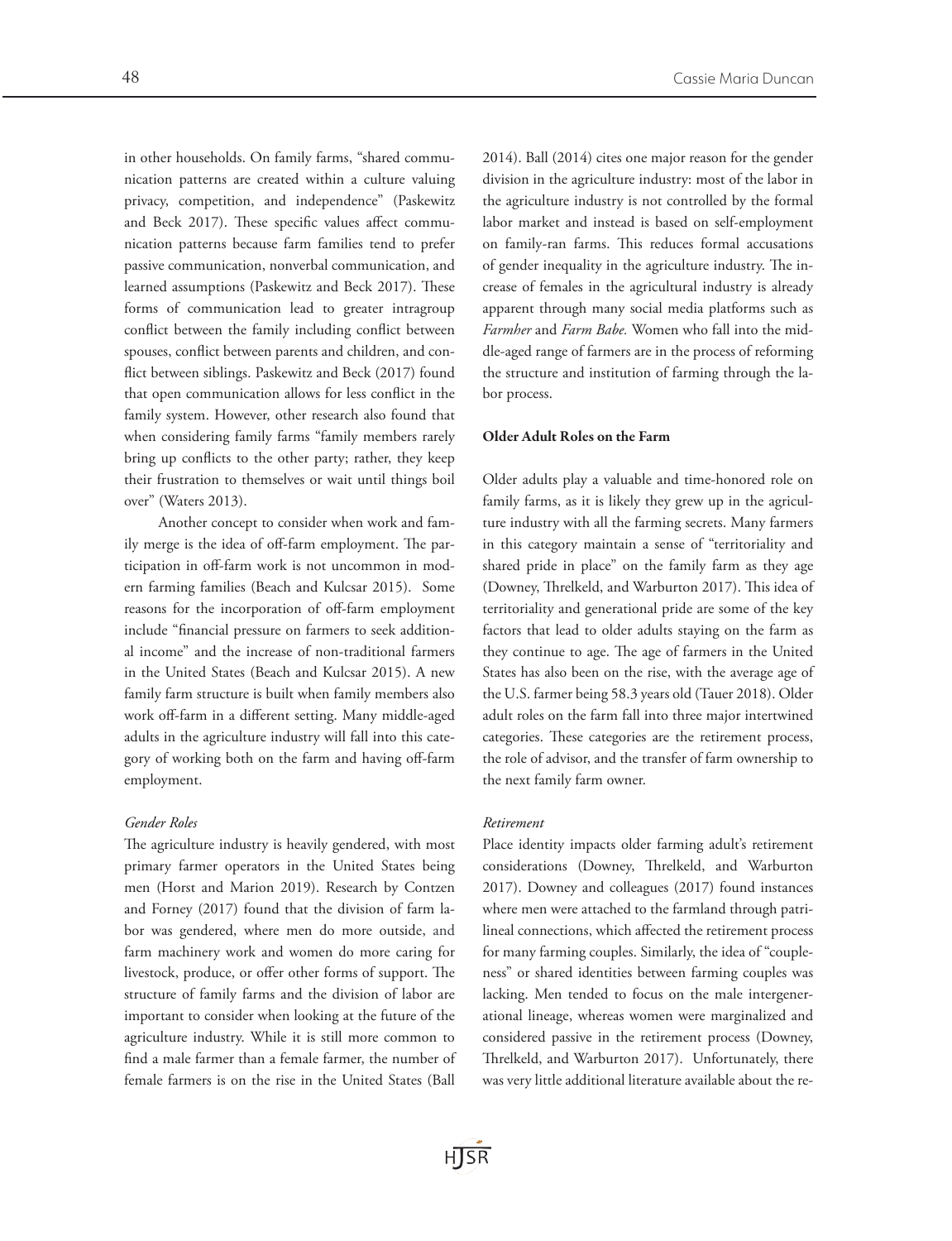tirement process for women on the family farm. Conway (2019) and others find that "most elderly farmers opt to maintain the facade of normal day to day activity and behavior instead of retiring." This aversion towards the retirement process for older adult farmer leads into the next role: the role of advisor.

#### *Role of Advisor*

As older adults on the farm leave the laborious working phase they enter into the role of advisor on the farm. Tauer (2018) finds that there is a "concave relationship between age and productivity where there is first an increase and then a decrease in productivity as the age of the farmer increases." This decrease in productivity, which could be due to capital not being replenished, failure to adapt to new technology, or age effects that come along with being an older person (Tauer 2018). However, this decrease in productivity allows for the next generation of farmers to transition into the role of principal farm operator, leaving the older adult farmers to take on a different leadership role. Gostin (2019) argues that there is another way to think of aging, a way which "values life's experiences".

Gostin (2019) also encourages others to consider "What if we empowered older people to 'give back' by mentoring or tutoring the young…?" This question is completely applicable within the agriculture industry. The younger and mid-adult generations, through their work on the family farm, empower the older adults to take on the mentorship role. Likewise, the youth and mid-adults benefit from the teaching of lifelong skills, trades, and expertise from older adults. This cycle helps the family farm process to succeed, allowing for healthy aging across all areas of the family farm operation.

#### *Transfer of Farm Ownership*

One of the primary roles of older adults in the agriculture industry is the transfer of farm ownership. Most older adults are interested in preserving the family farm by passing on farmland and farming operations to the next generation through male lineage (Downey, Threlkeld, and Warburton 2017). Those in the agriculture industry that fall into the older adult's category serve as mentors "tutoring the young, using lifelong skills" (Gostin 2019). There is great value placed on the life experiences of older farming adults as they are not only passing land, machinery, or other tangible farming items, but also skills, life lessons, and talents onto the next generation of family farmers. Approximately 10% of the farmland in the United States will be entering a transition phase in the next five years (Gasperini 2017). The transfer of farm ownership is changing due to modern implications, such as public policy, as discussed in the following section.

#### Public Policy in the Agriculture Industry

Public policy in the agriculture industry is currently experiencing a multitude of transitions as the next generation of family farmers is coming in. Part of this is due to the baby boomer generation making its exit out of the agriculture industry. The modern agriculture industry is also beginning to incorporate differing business models and technology. This leads to more policies around safety, discrimination, labor, and government funding. Conway and others (2019) find that it is worthwhile to "understand and acknowledge the world as farmers perceive it" so that future generational agricultural policy can be better informed for all farmers.

#### Conclusion

It is clear that along with age comes distinct roles on the family farm. Youth on family farms are expected to participate in weekly farm tasks. Mid-adults are responsible for the safety and most operations on the family farm. Older adults serve in an advisory role, retire, and oversee a transfer of farm ownership (Conway et al. 2019). Farm roles change as age changes. The aging experience in the agriculture industry looks different from the aging experience in an urban labor market.

## References

- Ball, J.A. 2014. "She Works Hard for the Money: Women in Kansas Agriculture." *Agriculture and Human Values.* 31(4):593-605.
- Beach, S.S, & Kulcsar, L.J. 2015. "It Often Takes Two Income Earners to Raise a Farm: On-farm and